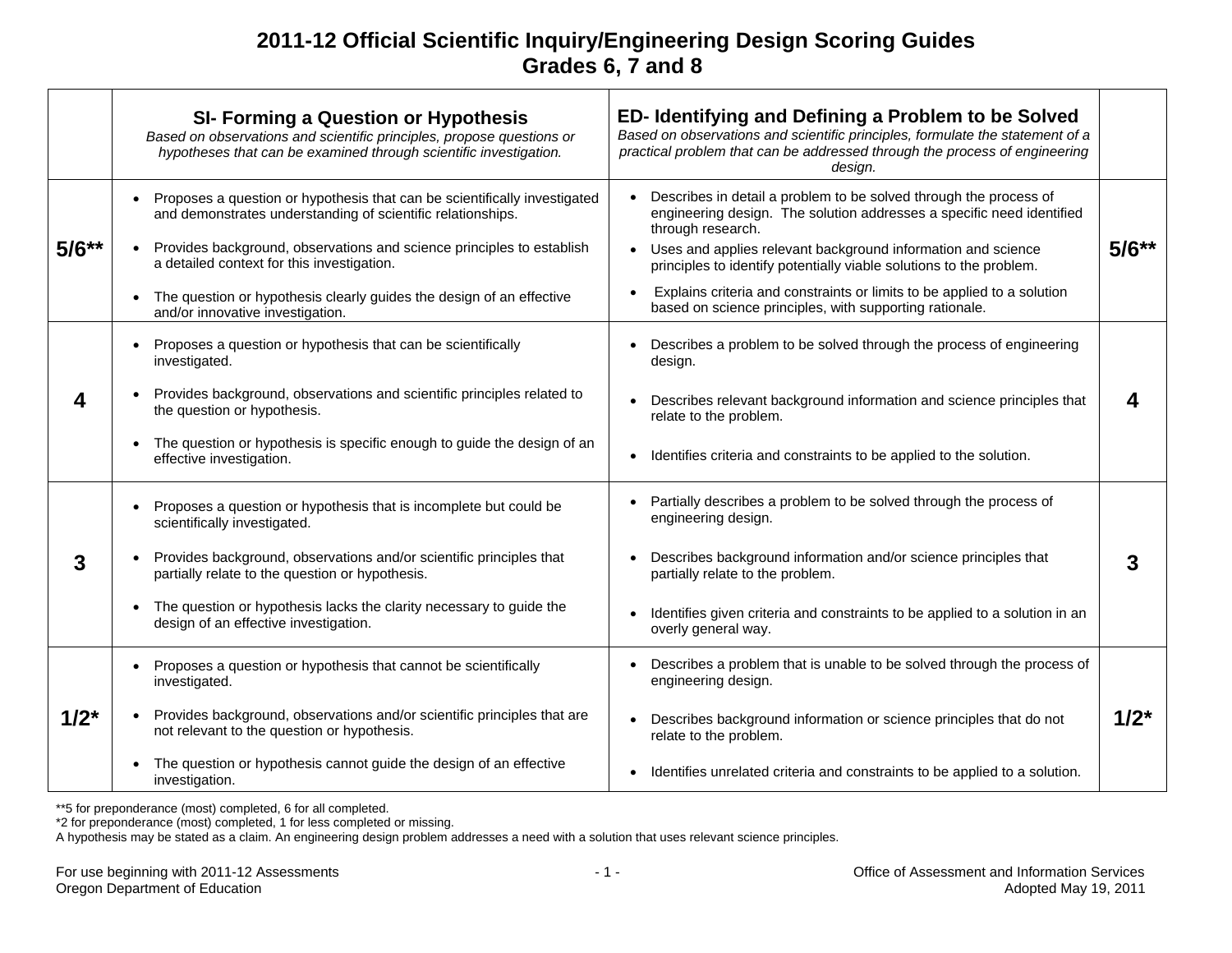|           | <b>SI- Designing an Investigation</b><br>Design a safe and ethical scientific investigation to gather data to respond to<br>a question or hypothesis.                                                                                                                                                                                                                                                                                                                                                                         | <b>ED- Generating Possible Solutions</b><br>Evaluate and select an engineering solution from a range of possible<br>options, and defend that solution for testing using trade-offs,<br>criteria, and constraints.                                                                                                                                                  |           |
|-----------|-------------------------------------------------------------------------------------------------------------------------------------------------------------------------------------------------------------------------------------------------------------------------------------------------------------------------------------------------------------------------------------------------------------------------------------------------------------------------------------------------------------------------------|--------------------------------------------------------------------------------------------------------------------------------------------------------------------------------------------------------------------------------------------------------------------------------------------------------------------------------------------------------------------|-----------|
| $5/6**$   | Proposes scientifically logical, safe, and ethical procedures in a precise<br>$\bullet$<br>and efficient design that maximizes resources which contribute to the<br>outcome.<br>Thoroughly identifies relevant variables (including controls) and defines<br>a systematic investigative process that is clearly defined and adaptable if<br>necessary.<br>Presents a design that will provide data of exceptional quality and<br>quantity to address the question or hypothesis and to investigate<br>possible relationships. | Describes a variety of possible engineering solutions that are distinctly<br>different.<br>Uses the concept of trade-offs to compare and evaluate possible<br>solutions in terms of criteria, constraints and priorities.<br>Selects and defends a solution for testing based on a comprehensive<br>review of the design and performance criteria and constraints. | $5/6**$   |
|           | Proposes a scientifically logical, safe, and ethical procedure that can be<br>$\bullet$<br>easily and accurately followed.<br>Identifies the variables and controls relevant to the procedure.<br>Designs a scientific investigation that uses appropriate<br>resources/materials and techniques to collect data relevant to the<br>question or hypothesis.                                                                                                                                                                   | • Describes possible engineering solutions to the problem identified.<br>Evaluates the proposed solutions in terms of design and performance<br>criteria, constraints, priorities, and trade-offs.<br>Selects and explains why a proposed solution was selected for testing<br>based on criteria and constraints.                                                  |           |
| 3         | Proposes a partially scientifically logical, safe, and ethical procedure<br>that includes some or minor scientific errors.<br>Partially identifies the variables and controls relevant to the procedure.<br>$\bullet$<br>Designs a scientific investigation with insufficient resources/materials<br>$\bullet$<br>and techniques to collect data relevant to the question or hypothesis.                                                                                                                                      | Describes only one possible engineering solution.<br>Makes limited use of design and performance criteria, constraints,<br>priorities, and trade-offs to evaluate the solution.<br>Presents a solution for testing that partially relates to criteria and<br>constraints.                                                                                          | 3         |
| $1/2^{*}$ | Proposes a procedure that is illogical and difficult to follow and/or<br>includes significant scientific errors.<br>Variables and controls relevant to the procedure may be present, but are<br>not identified.<br>Designs a scientific investigation lacking the necessary<br>resources/materials and techniques to collect data relevant to the<br>question or hypothesis.                                                                                                                                                  | • Gives an incomplete description of an engineering solution.<br>• Incorrectly uses of the concept of trade-offs to evaluate possible<br>solutions in terms of criteria and constraints.<br>• Presents solution for testing with unrelated criteria.                                                                                                               | $1/2^{*}$ |

\*\*5 for preponderance (most) completed, 6 for all completed.

\*2 for preponderance (most) completed, 1 for less completed or missing.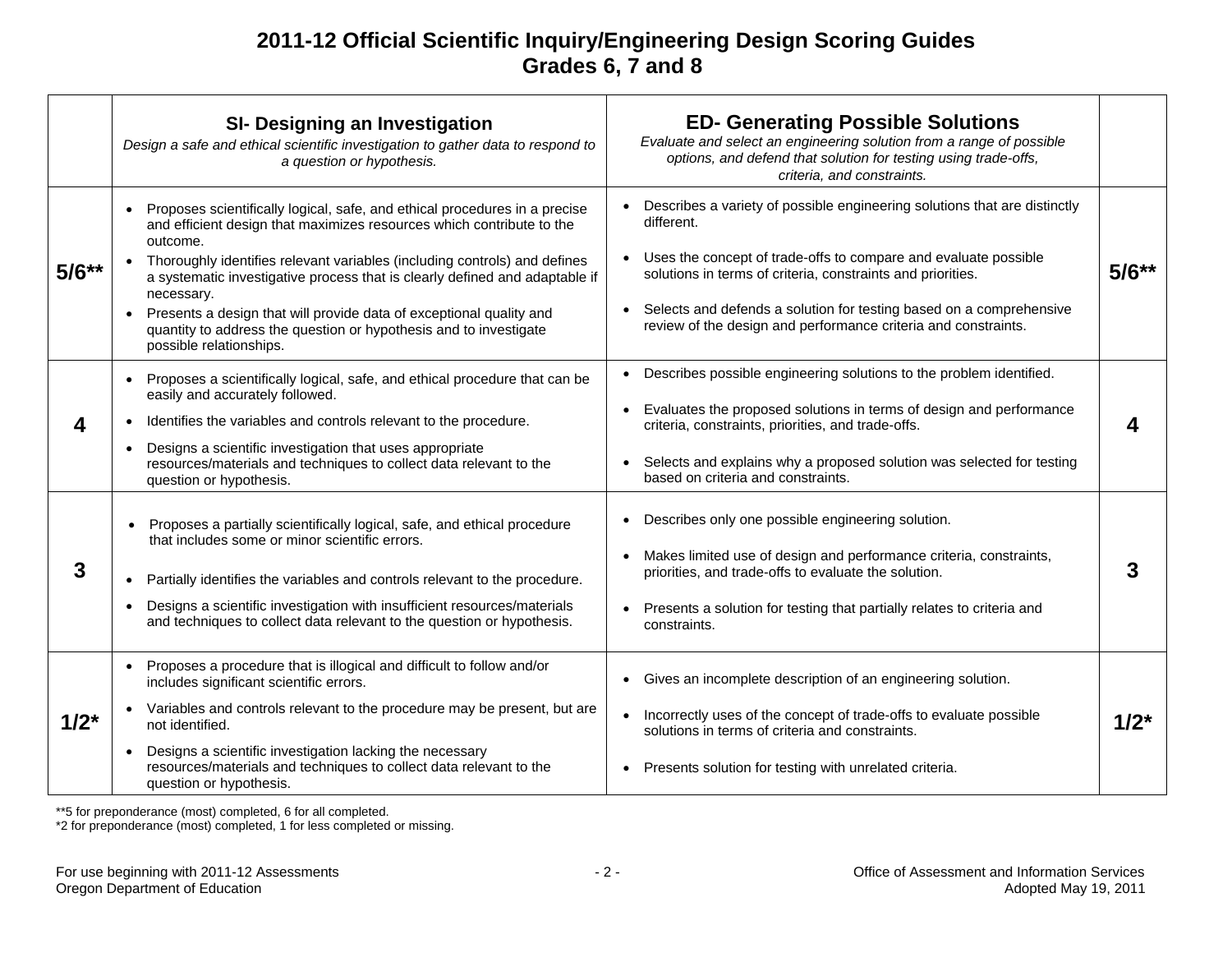|           | <b>SI- Collecting and Presenting Data</b><br>Collect, organize, and display sufficient data to support analysis.                         | ED - Testing Solution(s) and Collecting Data<br>Test solution(s) by collecting, organizing, and displaying data to facilitate the<br>analysis and interpretation of test results. |           |
|-----------|------------------------------------------------------------------------------------------------------------------------------------------|-----------------------------------------------------------------------------------------------------------------------------------------------------------------------------------|-----------|
|           | Collects detailed data that are consistent with the planned investigation<br>design.                                                     | Constructs a solution that thoroughly addresses the criteria and<br>constraints and is appropriate for testing. Design may incorporate<br>modifications made during construction. |           |
| $5/6**$   | Carefully records detailed, relevant and annotated data in a consistent<br>and organized manner with the appropriate level of precision. | Collects accurate, detailed and complete data relevant to the criteria and<br>constraints using effective and/or advanced techniques to test or analyze<br>a solution.            | $5/6**$   |
|           | Displays data in a manner that highlights information and patterns and<br>supports interpretation of relationships.                      | Displays data that is complete and facilitates a thorough evaluation of the<br>solution.                                                                                          |           |
| 4         | Collects data that are consistent with the planned investigation design.                                                                 | Constructs a solution that adequately addresses the criteria and<br>constraints and is appropriate for testing.                                                                   |           |
|           | Records relevant and accurate data in a consistent and organized<br>manner.                                                              | Collects accurate data relevant to the criteria and constraints using<br>appropriate techniques to test or analyze a solution.                                                    | Δ         |
|           | Displays data in a manner that supports analysis and interpretation.                                                                     | Displays data that is complete and facilitates evaluation of the solution.                                                                                                        |           |
| 3         | Collects data that are partially consistent with the planned investigation<br>design.                                                    | Constructs a solution that does not adequately address the criteria and<br>constraints and/or can only be partially tested.                                                       |           |
|           | Records relevant data in an inconsistent or disorganized manner.                                                                         | Collects data partially relevant to the criteria and constraints and/or used<br>partially appropriate techniques to test or analyze a solution.                                   | 3         |
|           | Displays data in a manner that is incomplete or disorganized.                                                                            | Displays data that is incomplete or does not facilitate evaluation of the<br>$\bullet$<br>solution.                                                                               |           |
| $1/2^{*}$ | Collects data that are inconsistent with the planned investigation.                                                                      | Constructs a solution that does not address the criteria and constraints<br>and cannot be tested.                                                                                 |           |
|           | Records irrelevant or inaccurate data.                                                                                                   | Collects data that is not relevant to the criteria and constraints and does                                                                                                       |           |
|           | Displays incomplete and disorganized data.<br>$\bullet$                                                                                  | not use appropriate techniques to test or analyze a solution.<br>Displays data that is incorrect and does not facilitate evaluation of the<br>solution.                           | $1/2^{*}$ |

\*\*5 for preponderance (most) completed, 6 for all completed.

\*2 for preponderance (most) completed, 1 for less completed or missing.

Data means evidence or record which may or may not require transformation to communicate results.